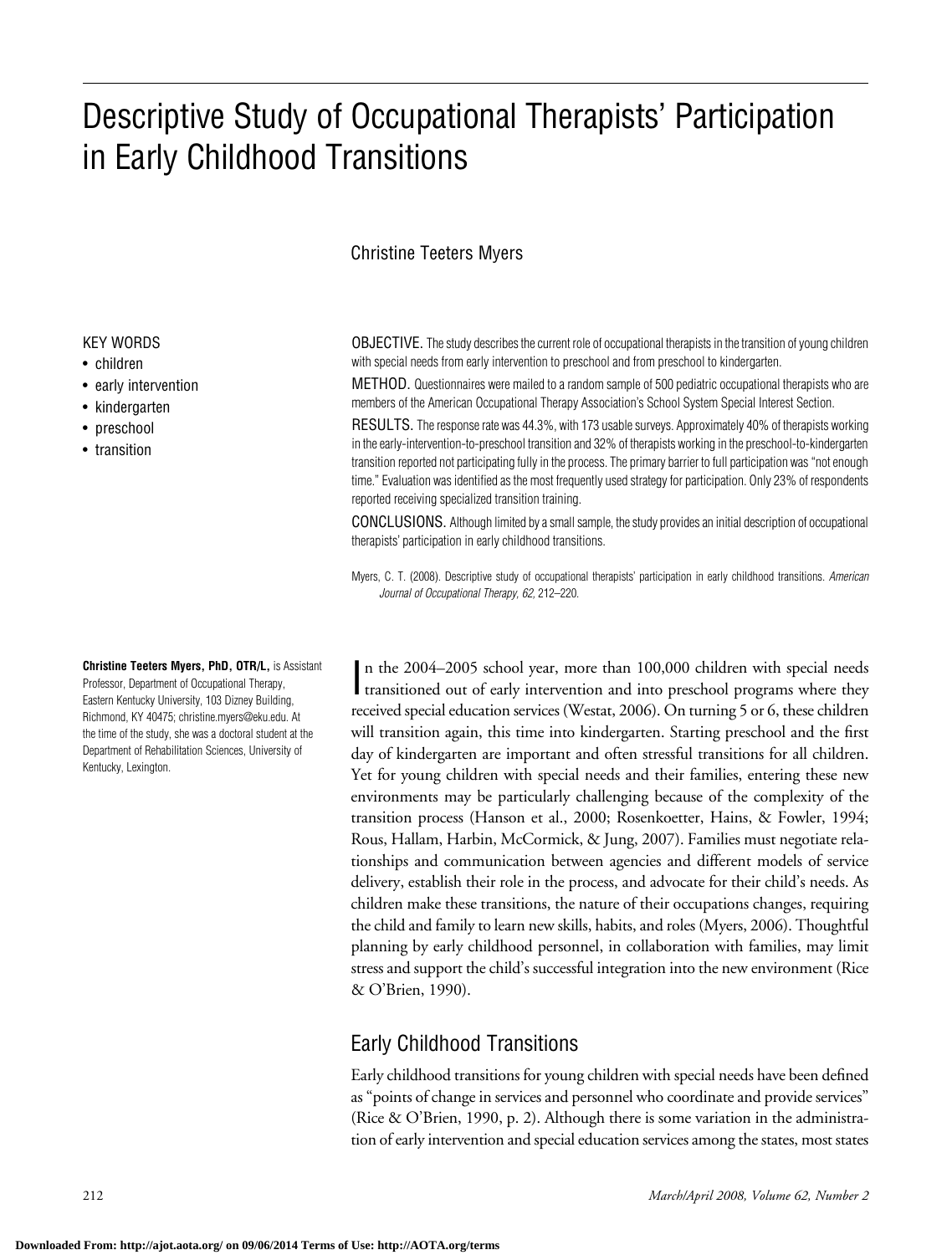provide early intervention services from birth through age 2 and preschool special education services starting at age 3. It is the responsibility of state agencies to provide transition planning for young children leaving early intervention (Part C) and entering preschool (Part B; Individuals With Disabilities Education Improvement Act of 2004). A transition conference with representatives of early intervention and early childhood special education agencies and family members must be held at least 90 days before the child's third birthday. Not only does the change from early intervention to preschool services usually include changes in the state agencies involved, but service delivery approaches and personnel often change. Early intervention services are guided by a family-centered approach in which families are considered the most important aspect of the early intervention team and services are typically provided in natural environments (e.g., the home, child care, playground) and, in the case of occupational therapy, take into consideration the occupations that routinely occur in these environments (Hanft & Pilkington, 2000). This differs from early childhood special education services, which are usually provided within the public school system and are child centered. Early childhood special education services are relevant only to the child's educational needs, which may limit family participation and the types of occupations addressed in intervention.

The transition from preschool to kindergarten is typically planned as a part of individualized education program (IEP) meetings with team members. Although family members are invited to attend, they may not always participate. Children usually transition to kindergarten within the same agency (the public school district); however, children may move from one location (e.g., preschool center) to another (e.g., neighborhood elementary school). As children participate in the typical occupations of kindergarten, there are greater expectations, such as an emphasis on academics and mastered social skills (i.e., sharing, turn-taking, standing in line, following classroom rules, and playing well with others; Chandler, 1993).

# Studies of Early Childhood Providers and Families

Children and families receive guidance and support through the transition process by providers (e.g., teachers, therapists) who use specific transition practices, referred to in this article as *transition strategies.* Strategies that have been identified by families and providers as being supportive during the transition process include

• Having information about the preschool curriculum, community services, and child development;

- Collaboration between programs;
- Team support;
- Discussing the differences between sending and receiving programs;
- • Visiting the receiving program before the transition to meet with personnel and look at the new classroom;
- Having a key person to help guide families through the transition;
- Having continuity between the sending and receiving environments; and
- Refocusing transition meetings on the child (Hanline, 1988; Hanson et al., 2000; Jewett et al., 1998).

One study found that a majority of parents believed they received more support from their early intervention providers than from public school providers during their child's transition to kindergarten (Hamblin-Wilson & Thurman, 1990), whereas other research has suggested that families feel uncomfortable with the early intervention to preschool transition process and may feel abandoned by early intervention service providers (Lovett & Haring, 2003). Families who felt comfortable with the process reported being prepared by early intervention staff, being involved in planning the child's IEP, being given choices and opportunities to make decisions about the transition, and being satisfied with their child's placement in the receiving environment (Lovett & Haring, 2003).

# Studies of Therapy Providers

Although a few research studies have addressed the specific transition practices of therapy providers working in early childhood programs, there is limited research regarding the role of therapy providers. Prigg (2002) described six occupational therapists' perceived roles and experiences while working with children transitioning to kindergarten. Providing parental support was found to be one of the most common roles. Other roles included preparing the child for school and working with school personnel. The transition practices of contract therapists working in Kentucky's early intervention system have previously been studied (Myers, 2007), and the majority of therapists identified working with families (i.e., helping families learn to advocate for their children, preparing families for transition meetings) as a frequently used and highly important strategy during the transition out of early intervention. A national study of physical therapists' transition practices yielded similar findings for therapists working in early intervention, whereas, in contrast, most therapists working in preschool and kindergarten settings described evaluation as their most frequently used strategy (Myers & Effgen, 2006).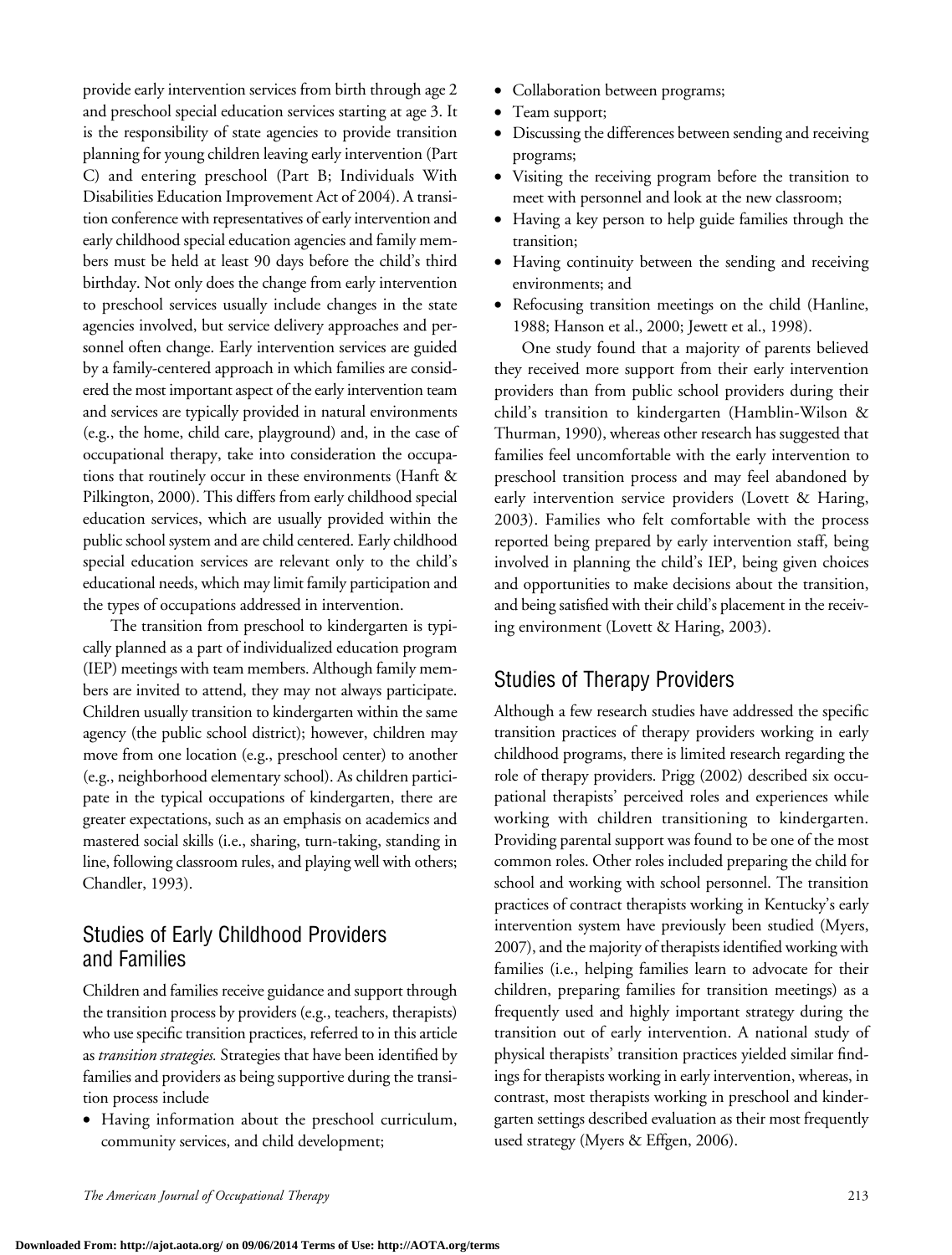# Occupational Therapy and Early Childhood Transitions

Although early childhood programs are typically staffed with many professionals whose varied backgrounds result in multiple approaches to transition planning, the focus on occupation is a distinctive aspect of occupational therapy not offered by other disciplines. The potential role of the occupational therapist and integration of occupation into practice in early childhood transitions has been described by this author in a previous publication (Myers, 2006). Possible interventions to support families and children during the transition process were illustrated with an emphasis on occupational therapists' unique contribution to transition planning. Working with families during the transition process includes preparing caregivers for the changes in occupations and for aspects of participation in occupations, such as roles and routines, that will occur after the move to the next environment. Participation in the next environment is supported by the occupational therapists' knowledge of task demands and how they change in diverse contexts. This knowledge gives therapists the ability to teach children skills they will need to successfully participate in the occupations of preschool or kindergarten (e.g., working on fine-motor skills while in early intervention so that the child can participate in snack time after transitioning to preschool). Evaluation gives therapists the opportunity to ascertain what skills are needed and possible issues to be addressed before transition. An understanding of activity analysis and environmental adaptation and modification provides occupational therapists with the ability to alter or modify the context or task in the new environment so that participation is enhanced within the classroom setting. This understanding also supports the occupational therapist in anticipating possible problems in the new setting and to work with the family and other providers to address these issues before the actual transition occurs.

Although occupational therapists' focus on supporting engagement in occupations within a variety of contexts has the potential to ease the transition process for children and families, how occupational therapists in the United States participate in early childhood transitions has not been sufficiently investigated. My objective in the present study was to describe the current role of occupational therapists in the transition of young children with special needs from early intervention to preschool and preschool to kindergarten.

# Method

### *Participants*

Study participants were 173 randomly selected occupational therapists listed in the American Occupational Therapy Association's School System Special Interest Section. The study was approved by the University of Kentucky's institutional review board.

### *Instrument*

The questionnaire items were piloted in a study of contract therapists' role in the transition to preschool (Myers, 2007). The items were developed through a structured review of the preschool and kindergarten transition literature from early childhood, early childhood special education, and pediatric rehabilitation. Two experts from the field of early childhood and occupational therapy were also consulted: an occupational therapy educator–researcher with more than 30 years experience working in school systems and a EdD in early childhood curriculum and instruction and a physical therapy educator–researcher with more than 30 years of experience working in early intervention and school settings and a PhD in special education. The pilot study included responses from 103 therapists working in early intervention and representing three disciplines: occupational therapy, physical therapy, and speech–language pathology. Items were designed to collect information about respondents' demographics, participation in transition planning, barriers to participating, and transition-specific training. Items were revised on the basis of feedback from pilot study participants. Minor changes in wording were made to include therapists working in the preschool to kindergarten transition. The final version consisted of a 14-page booklet and 33 items.

### *Data Collection and Analysis*

Data were collected between June and August 2005. Participants were mailed the questionnaire, a cover letter describing the purpose of the study and inclusion criteria, and a business-reply envelope. Statistical Package for the Social Sciences (Version 13.0; SPSS, Inc., Chicago, IL) statistical software was used for data analysis, which included descriptive statistics, frequencies, and percentages.

# Results

# *Profile of Respondents*

Five hundred occupational therapists were contacted. The response rate was 44.2%, with 2 surveys returned as undeliverable and 221 completed surveys received from 39 states. Therapists currently working with children and families involved in either the early intervention to preschool or the preschool to kindergarten transition made up 78.3% of respondents ( $n = 173$ ). This group makes up the total sample analyzed and discussed in this article. Demographic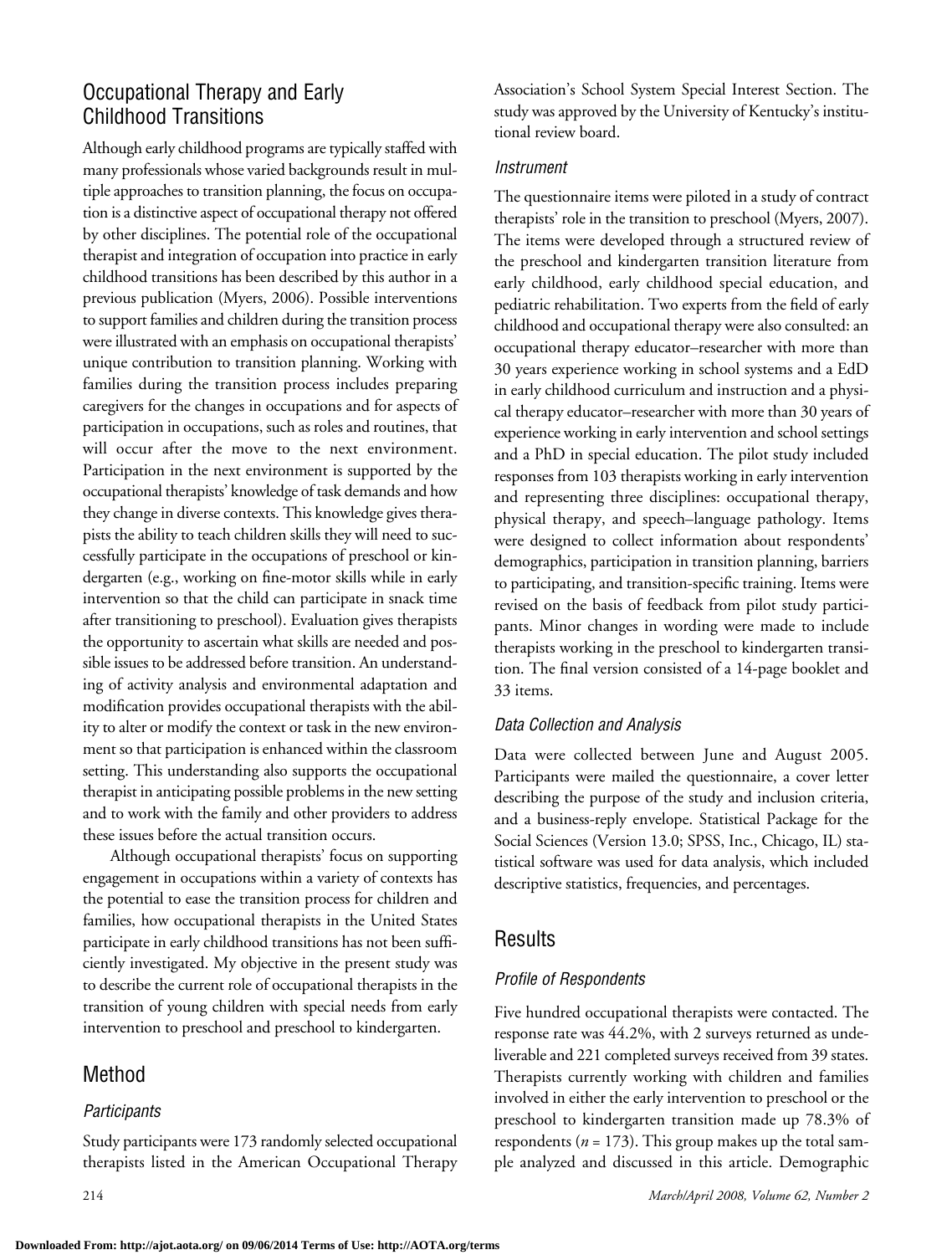information is described below and included in Table 1. Most therapists had been practicing longer than 7 years (97.0%) and indicated a bachelor's as their highest degree (56.8%). The highest proportion (55.6%) of therapists worked in both preschool and kindergarten settings. Therapists working only in kindergarten settings made up 15.8% of the sample, and therapists working in all three settings made up 14.6% of the sample, with smaller numbers of therapists working only in early intervention (4.1%).

Most therapists working in early intervention and preschool settings worked part-time, whereas most therapists working in kindergarten settings worked full-time. Most therapists reported being employed by school systems across all three settings.

#### *Perceptions of Participation*

*Early-Intervention-to-Preschool Transition.* Data for two subgroups were analyzed:  $(1)$  therapists working in the early

#### **Table 1. Participant Information**

| Question                                                                                                                                               | Frequency          |                | $\frac{0}{0}$           |         |                |      |
|--------------------------------------------------------------------------------------------------------------------------------------------------------|--------------------|----------------|-------------------------|---------|----------------|------|
| Currently work in EI to PRE or PRE-to-K transition ( $N = 221$ )                                                                                       |                    |                |                         |         |                |      |
| Yes                                                                                                                                                    | 173                |                | 78.3                    |         |                |      |
| No                                                                                                                                                     | 48                 |                | 21.7                    |         |                |      |
| Responses from therapists working in early childhood transitions ( $N = 173$ )<br>Length of time practicing as an occupational therapist ( $n = 166$ ) |                    |                |                         |         |                |      |
| <1 year                                                                                                                                                |                    | 2              | 1.2                     |         |                |      |
| 1-3 years                                                                                                                                              |                    | 2              | 1.2                     |         |                |      |
| 3-5 years                                                                                                                                              |                    | 1              | 0.6                     |         |                |      |
| 5-7 years                                                                                                                                              |                    | 0              |                         | $0.0\,$ |                |      |
| >7 years                                                                                                                                               | 161                |                | 97.0                    |         |                |      |
| Highest degree ( $n = 162$ )                                                                                                                           |                    |                |                         |         |                |      |
| Bachelor's                                                                                                                                             | 92                 |                | 56.8                    |         |                |      |
| Master's                                                                                                                                               | 67                 |                | 41.4                    |         |                |      |
| Doctoral                                                                                                                                               |                    | $\mathbf{1}$   | 0.6                     |         |                |      |
| Other                                                                                                                                                  |                    | $\overline{2}$ | 1.2                     |         |                |      |
| Work area $(n = 171)$                                                                                                                                  |                    |                |                         |         |                |      |
| EI only                                                                                                                                                | 7                  |                | 4.1                     |         |                |      |
| PRE only                                                                                                                                               |                    | 9              | 5.3                     |         |                |      |
| K only                                                                                                                                                 | 27<br>5<br>95      |                | 15.8                    |         |                |      |
| EI and PRE                                                                                                                                             |                    |                | 2.9                     |         |                |      |
| PRE and K                                                                                                                                              |                    |                | 55.6                    |         |                |      |
| EI, PRE, and K                                                                                                                                         | 25                 |                | 14.6                    |         |                |      |
| El and K                                                                                                                                               | 3<br>1.8           |                |                         |         |                |      |
|                                                                                                                                                        | Early Intervention |                | Preschool               |         | Kindergarten   |      |
|                                                                                                                                                        | Frequency          | $\%$           | Frequency               | $\%$    | Frequency      | $\%$ |
| Length of time working in setting(s)                                                                                                                   |                    |                |                         |         |                |      |
| <1 year                                                                                                                                                | 4                  | 10.8           | $\overline{\mathbf{c}}$ | 1.5     | 0              | 0.0  |
| 1-3 years                                                                                                                                              | 3                  | 8.1            | $\overline{7}$          | 5.1     | 5              | 3.4  |
| 3-5 years                                                                                                                                              | $\mathbf{1}$       | 2.7            | 3                       | 2.2     | 4              | 2.7  |
| 5-7 years                                                                                                                                              | 3                  | 8.1            | 9                       | 6.6     | $\overline{7}$ | 4.7  |
| >7 years                                                                                                                                               | 26                 | 70.3           | 116                     | 84.7    | 133            | 89.3 |
| n                                                                                                                                                      | 37                 |                | 137                     |         | 149            |      |
| Work full-time or part-time in setting                                                                                                                 |                    |                |                         |         |                |      |
| Full-time                                                                                                                                              | $10$               | 25.6           | 45                      | 33.6    | 81             | 55.5 |
| Part-time                                                                                                                                              | 29                 | 74.4           | 89                      | 66.4    | 65             | 44.5 |
| п                                                                                                                                                      | 39                 |                | 134                     |         | 146            |      |
| Type of employment in setting                                                                                                                          |                    |                |                         |         |                |      |
| C <sub>0</sub>                                                                                                                                         | 6                  | 15.0           | 10                      | 7.5     | 12             | 8.3  |
| SS                                                                                                                                                     | 21                 | 52.5           | 92                      | 68.7    | 96             | 66.7 |

*Note.* Therapists were asked to identify all of the applicable areas in which they worked. Frequencies vary because not all respondents answered each question.  $El =$  early intervention; PRE = preschool; K = kindergarten; CO = work for a company; SS = work for a school system; IC = work as an independent contractor.

*n* 144

 $10$  25.0 27 20.1 32 22.2 CO and SS 2.5 1 0.7 2 1.4 SS and IC 2.5 2 1.5 1 0.7 CO and IC 2.5 2 1.5 1 0.7

*The American Journal of Occupational Therapy* 215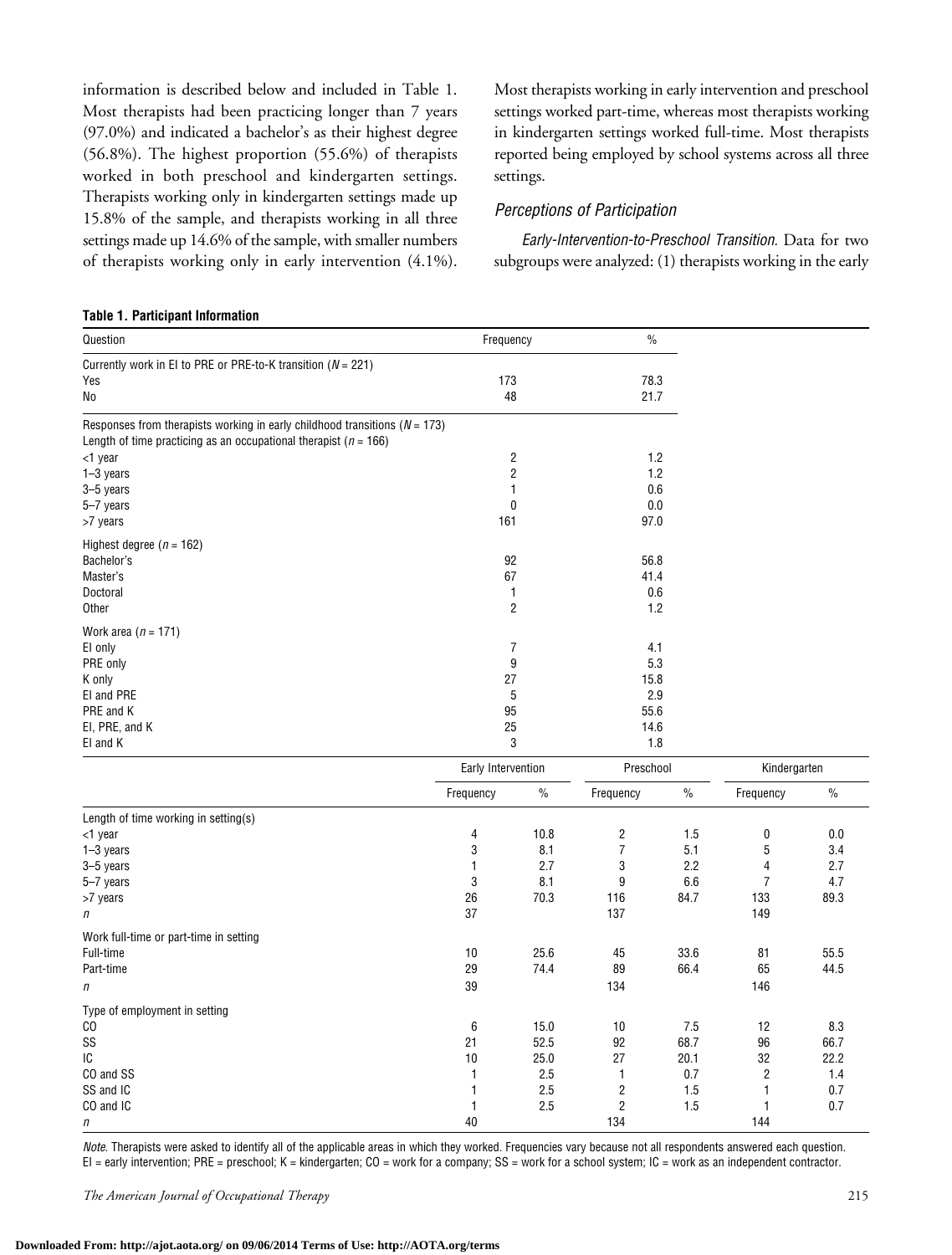intervention-to-preschool transition and (2) therapists working in the preschool-to-kindergarten transition (see Table 2). The majority of therapists working in early intervention reported that the service coordinator facilitated the transition planning (81.8%), in contrast to therapists working in preschool settings, who identified the preschool special education teacher or coordinator as the main facilitator of transition planning (46.4%). Approximately one-third of therapists working in early intervention reported attending transition team meetings often, with the smallest proportion never attending. Similar findings were evident among therapists working in preschools: Most reported attending often, and the minority reportedly *never* attended.

Slightly more than half of therapists working in early intervention believed they were participating fully in the transition process; however, for those who did not believe

#### **Table 2. Transition Information**

|                                                             | El-to-PRE Transition ( $N = 144$ ) |               |                                             |               |  |  |  |
|-------------------------------------------------------------|------------------------------------|---------------|---------------------------------------------|---------------|--|--|--|
|                                                             |                                    | El Therapists |                                             |               |  |  |  |
| Question                                                    | Frequency                          | $\%$          | Frequency                                   | $\frac{0}{0}$ |  |  |  |
| Team member who usually facilitates the transition          |                                    |               |                                             |               |  |  |  |
| Service coordinator                                         | 27                                 | 81.8          | 32                                          | 25.6          |  |  |  |
| Family                                                      | 0                                  | 0.0           | 0                                           | 0.0           |  |  |  |
| Developmental interventionist                               | 1                                  | 3.0           | $\mathbf{1}$                                | 0.8           |  |  |  |
| Preschool special education teacher or coordinator          | $\overline{2}$                     | 6.1           | 58                                          | 46.4          |  |  |  |
| School psychologist                                         | $\mathbf{1}$                       | 3.0           | 4                                           | 3.2           |  |  |  |
| Other                                                       |                                    | 3.0           | 27                                          | 21.6          |  |  |  |
| Don't know                                                  | 1                                  | 3.0           | 3                                           | 2.4           |  |  |  |
| $\eta$                                                      | 33                                 |               | 125                                         |               |  |  |  |
| How often attending transition team meetings                |                                    |               |                                             |               |  |  |  |
| Often                                                       | 13                                 | 33.3          | 55                                          | 40.7          |  |  |  |
| Sometimes                                                   | 16                                 | 41.0          | 37                                          | 27.4          |  |  |  |
| Seldom                                                      | $\overline{7}$                     | 17.9          | 25                                          | 18.5          |  |  |  |
| Never                                                       | 3                                  | 7.7           | 18                                          | 13.3          |  |  |  |
| n                                                           | 39                                 |               | 135                                         |               |  |  |  |
| Feel they are participating fully in the transition process |                                    |               |                                             |               |  |  |  |
| Yes                                                         | 21                                 | 53.8          | 74                                          | 54.8          |  |  |  |
| N <sub>0</sub>                                              | 16                                 | 41.0          | 54                                          | 40.0          |  |  |  |
| Not sure                                                    | $\overline{2}$                     | 5.1           | 7                                           | 5.2           |  |  |  |
| $\eta$                                                      | 39                                 |               | 135                                         |               |  |  |  |
| Barriers to participating fully in the transition process   |                                    |               |                                             |               |  |  |  |
| Not enough time                                             | 8                                  | 50.0          | 23                                          | 42.6          |  |  |  |
| Not sure how                                                | 0                                  | 0.0           | 0                                           | 0.0           |  |  |  |
| Don't receive support from employer                         | 2                                  | 12.5          | 5                                           | 9.3           |  |  |  |
| Don't feel I have anything to contribute                    | $\Omega$                           | 0.0           | 0                                           | 0.0           |  |  |  |
| Other                                                       | 6                                  | 37.5          | 26                                          | 48.1          |  |  |  |
| Don't know                                                  | $\mathbf{0}$                       | 0.0           | 0                                           | 0.0           |  |  |  |
| n                                                           | 16                                 |               | 54                                          |               |  |  |  |
|                                                             |                                    |               | $DDF_{4a}$ <i>V</i> Transition $(11 - 404)$ |               |  |  |  |

|                                                             | PRE-10-K Transition ( $N = 104$ ) |      |              |      |  |
|-------------------------------------------------------------|-----------------------------------|------|--------------|------|--|
|                                                             | <b>PRE Therapists</b>             |      | K Therapists |      |  |
| Feel they are participating fully in the transition process |                                   |      |              |      |  |
| Yes                                                         | 106                               | 77.9 | 94           | 65.7 |  |
| No                                                          | 28                                | 20.6 | 46           | 32.2 |  |
| Not sure                                                    | 2                                 | 1.5  | 3            | 2.1  |  |
| n                                                           | 136                               |      | 143          |      |  |
| Barriers to participating fully in the transition process   |                                   |      |              |      |  |
| Not enough time                                             | 14                                | 46.7 | 22           | 53.7 |  |
| Not sure how                                                |                                   | 3.3  |              | 2.4  |  |
| Don't receive support from employer                         | 3                                 | 10.0 | 4            | 9.8  |  |
| Don't feel I have anything to contribute                    |                                   | 3.3  |              | 2.4  |  |
| Other                                                       | 11                                | 36.7 | 13           | 31.7 |  |
| Don't know                                                  |                                   | 0.0  |              | 0.0  |  |
| n                                                           | 30                                |      | 41           |      |  |

*Note.* Percentages may not total to 100 due to rounding. EI = early intervention; PRE = preschool; K = kindergarten.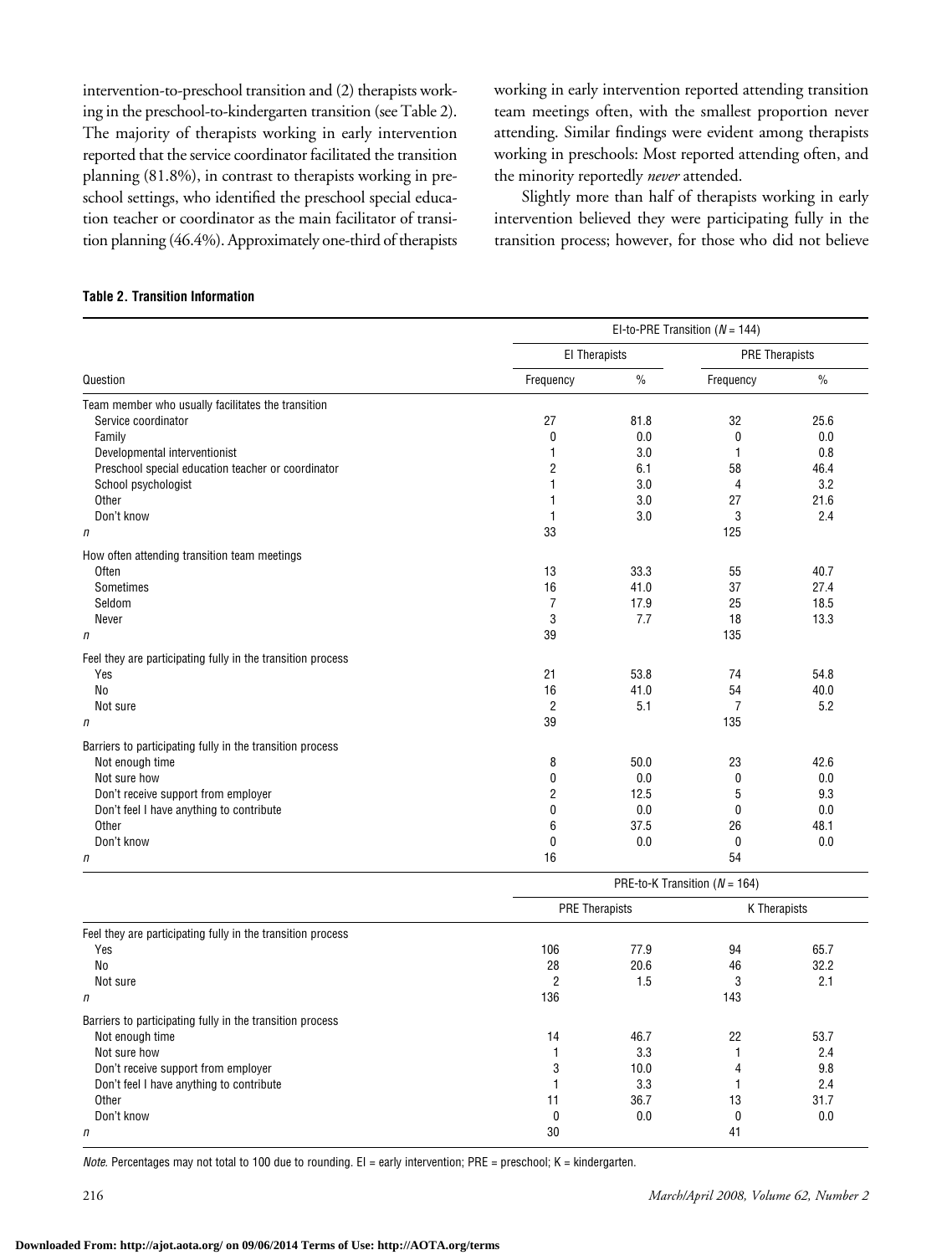they were participating fully, a variety of barriers to participation were reported. Several therapists reported not having enough time to participate, and two therapists identified not receiving support from their employer; write-in responses in the *other* category included being new to early intervention, not feeling supported by the system, being involved in only evaluations or placement, lack of funding for participation, and inability to attend meetings because of scheduling conflicts.

Similar findings were noted from therapists working in preschools, with the majority believing they were participating fully and a smaller proportion believing they were not participating fully. Barriers to participation reported by preschool therapists also included not having enough time or not receiving support from their employer. *Other* responses provided additional barriers: lack of funding for participation, not fully understanding the transition process, another team member participates, lack of communication between agencies, not included or invited to meetings, and other professionals needed more.

*Preschool-to-Kindergarten Transition.* Most preschool (77.9%) and kindergarten (65.7%) therapists believed they were participating fully. Preschool therapists who did not believe they were participating fully in the transition to kindergarten reported not having enough time, not being sure how to participate, not receiving support from their employer, and not feeling they had anything to contribute. *Other* reasons included scheduling issues, lack of funding for participation, not included or invited to participate, kindergarten therapist involved, and systems issues (e.g., "lack of organizationalefficiency"). Kindergarten therapists who did not believe they were participating fully in the transition to kindergarten also reported not having enough time, not

| Table 3. Strategies Used by Therapists Participating in Transition |  |  |  |
|--------------------------------------------------------------------|--|--|--|
|--------------------------------------------------------------------|--|--|--|

being sure how to participate, not receiving support from their employer, and not feeling they had anything to contribute. *Other* reasons included scheduling issues, lack of funding for participation, not invited to participate, other team member involved, and not knowing the children on their caseload until after transition meetings take place.

#### *Strategies Used for Participating in Transition*

Data on therapists' identified strategies for participating in transition planning are presented in Table 3. For therapists participating in the early intervention to preschool transition, the most frequently identified strategy for therapists working in early intervention was "evaluation," whereas "attend the transition meeting" was the most frequently identified strategy for therapists working in preschools. For therapists participating in the preschool to kindergarten transition, the most frequently identified strategy for preschool therapists was "help develop the kindergarten IEP"; for kindergarten therapists, it was "attend the IEP meeting." Respondents ranked their top five strategies used during the transition process, and the results are shown in Table 4. "Evaluation" was a top-ranked strategy for therapists working in early intervention and preschool therapists working in both transitions, and "refer the child and family for needed services" was the top-ranked strategy for therapists working in kindergarten settings.

#### *Transition Training*

Respondents identified where they typically received information about strategies for enhancing transitions. The top three responses were (1) other therapists (61.3%), (2) workshops or other types of training (not public school district, state agencies, or state EI program; 56.1%), and (3) magazines or

|                                                        |                             |               | EI-to-PRE Transition ( $N = 144$ )   |               | PRE-to-K Transition ( $N = 164$ )    |      |                             |      |
|--------------------------------------------------------|-----------------------------|---------------|--------------------------------------|---------------|--------------------------------------|------|-----------------------------|------|
| Strategy                                               | El Therapists<br>$(n = 37)$ |               | <b>PRE Therapists</b><br>$(n = 126)$ |               | <b>PRE Therapists</b><br>$(n = 129)$ |      | K Therapists<br>$(n = 129)$ |      |
|                                                        | Rank<br>(Frequency)         | $\frac{0}{0}$ | Rank<br>(Frequency)                  | $\frac{0}{0}$ | Rank<br>(Frequency)                  | $\%$ | Rank<br>(Frequency)         | $\%$ |
| Evaluation                                             | 1 (32)                      | 86.5          | 2(100)                               | 79.4          | 3(112)                               | 86.8 | 3(104)                      | 80.6 |
| Help develop the transition (EI) or kindergarten IEP   | 2(29)                       | 78.4          | 3(98)                                | 77.8          | 1 (119)                              | 92.2 | 2(113)                      | 87.6 |
| Attend the transition (EI) or kindergarten IEP meeting | 3(28)                       | 75.7          | 1 (105)                              | 83.3          | 2(115)                               | 89.1 | 1 (114)                     | 88.4 |
| Confer with the receiving therapist about the child    | 3(28)                       | 75.7          | 4 (89)                               | 70.6          | 5(89)                                | 69.0 | 5(94)                       | 72.9 |
| Work with the family                                   | 3(28)                       | 75.7          | 5 (76)                               | 60.3          | 6(88)                                | 68.2 | 7(75)                       | 58.1 |
| Attend preschool or kindergarten placement meeting     | 4(22)                       | 59.5          | 6(73)                                | 57.9          | 7(85)                                | 65.9 | 6(81)                       | 62.8 |
| Refer child and family for needed services             | 5(17)                       | 45.9          | 8(28)                                | 22.2          | 10(44)                               | 3.4  | 8(41)                       | 31.8 |
| Evaluate the receiving site for accommodations         | 6(16)                       | 43.3          | 7 (44)                               | 34.9          | 4 (91)                               | 70.5 | 4 (96)                      | 74.4 |
| Go to the receiving site with the family               | 7(8)                        | 21.6          | 9(12)                                | 9.5           | 8(22)                                | 17.1 | 9(18)                       | 14.0 |
| Other                                                  | 8(4)                        | 10.8          | 10(11)                               | 8.7           | 9(11)                                | 8.3  | 10(15)                      | 11.6 |
| Do not participate                                     | NA (0)                      | 0.0           | 11(11)                               | 8.7           | 11 $(2)$                             | 1.6  | 11 $(4)$                    | 3.1  |
| Don't know                                             | NA (0)                      | 0.0           | 12(2)                                | 1.6           | NA (0)                               | 0.0  | NA(0)                       | 0.0  |

*Note.* Items in **bold** indicate most frequently identified strategies. EI = early intervention; PRE = preschool; K = kindergarten; IEP = individualized education program.

*The American Journal of Occupational Therapy* 217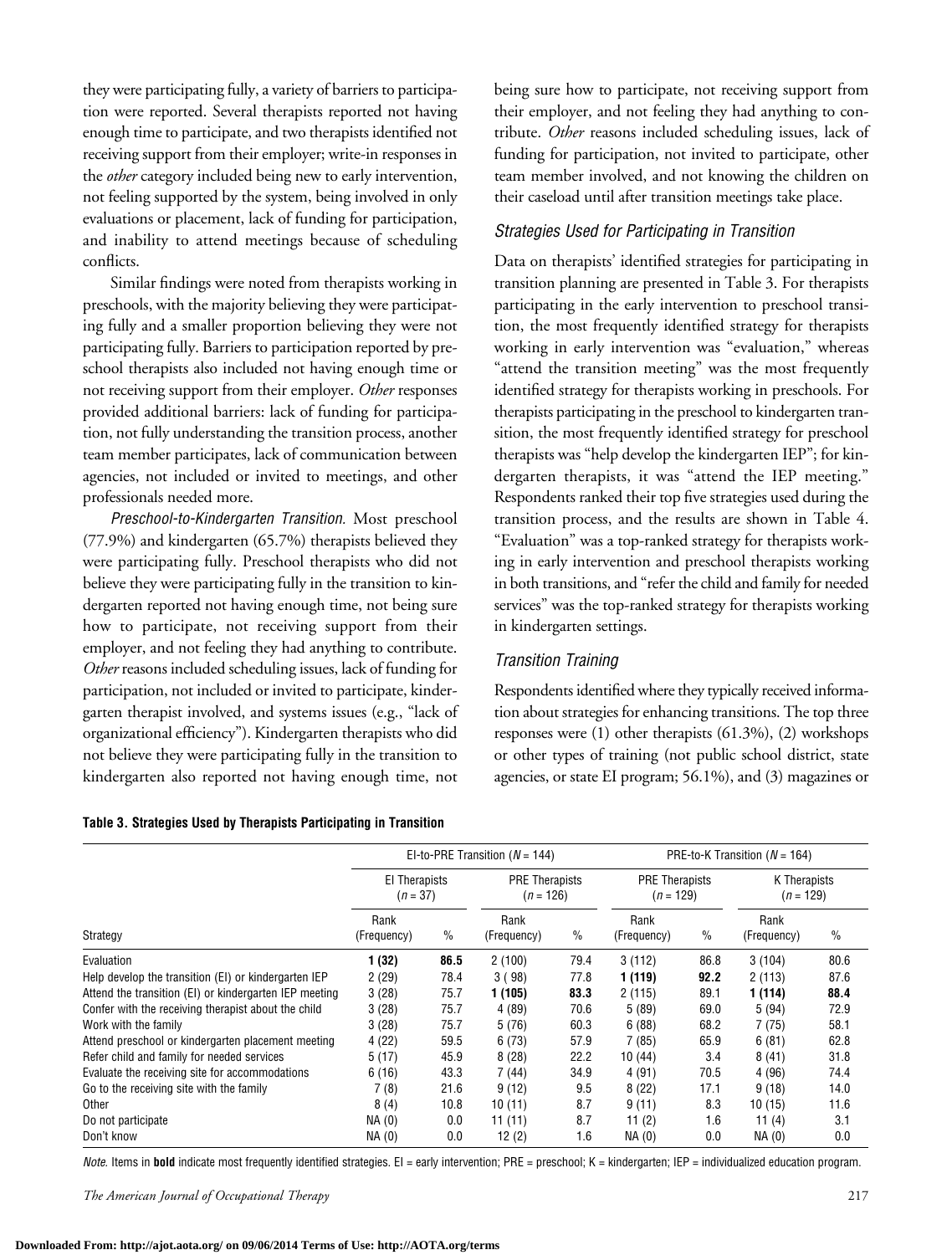#### **Table 4. Early Transition Strategies Used Most Frequently by Therapists**

| Strategy                                                                                                                                                                                                                     | Frequency            | $\%$            | Strategy                                          | Frequency | $\frac{0}{0}$ |
|------------------------------------------------------------------------------------------------------------------------------------------------------------------------------------------------------------------------------|----------------------|-----------------|---------------------------------------------------|-----------|---------------|
|                                                                                                                                                                                                                              | El-to-PRE Transition |                 |                                                   |           |               |
| El Therapists ( $n = 36$ )                                                                                                                                                                                                   |                      |                 | PRE Therapists ( $n = 116$ )                      |           |               |
| Evaluation                                                                                                                                                                                                                   | 18                   | 50.0            | Evaluation                                        | 56        | 48.3          |
| Work with the family                                                                                                                                                                                                         |                      | 19.4            | Help develop the transition IEP                   | 14        | 12.1          |
| Confer with the receiving therapist about the child                                                                                                                                                                          | 3                    | 8.3             | Attend transition IEP meeting                     | 10        | 8.6           |
| Attend preschool placement meeting                                                                                                                                                                                           | 2                    | 5.6             | Attend preschool placement meeting                | 9         | 7.8           |
| Refer the child and family for needed services, help develop the<br>transition IEP, attend the transition IEP meeting, evaluate the<br>preschool site for accommodations, go to the preschool site<br>with the family, other | Each<br>received 1   | 16.7<br>(total) | Confer with the sending therapist about the child | 9         | 7.8           |

|                                                     |    | PRE-to-K Transition |                                                |    |      |  |  |
|-----------------------------------------------------|----|---------------------|------------------------------------------------|----|------|--|--|
| PRE Therapists ( $n = 119$ )                        |    |                     | K Therapists ( $n = 112$ )                     |    |      |  |  |
| Evaluation                                          | 65 | 54.6                | Refer the child and family for needed services | 81 | 72.3 |  |  |
| Help develop the kindergarten IEP                   | 28 | 23.5                | Help develop the kindergarten IEP              | 29 | 25.9 |  |  |
| Attend the kindergarten IEP meeting                 | 6  | 5.0                 | <b>Fyaluation</b>                              | 22 | 19.6 |  |  |
| Work with the family                                | 5  | 4.2                 | Attend the kindergarten IEP meeting            | 12 | 10.7 |  |  |
| Attend the kindergarten placement meeting           | 4  | 3.4                 | Attend kindergarten placement meeting          | 11 | 9.8  |  |  |
| Confer with the receiving therapist about the child |    | 3.4                 |                                                |    |      |  |  |

*Note.* Therapists were asked to rank their five most frequently used strategies. The results reported here are the top-ranked strategies within the therapists' top five.  $EI =$  early intervention; PRE = preschool;  $K =$  kindergarten; IEP = individualized education program.

journals for therapists (53.8%). A minority of respondents from all settings reported having received specialized training designed to enhance children's transition experiences (23.0%). Respondents reported training from graduate or postgraduate classes, continuing education workshops, school district or state agency trainings, a mentor, and school district manuals.

### Discussion

#### *Therapist Participation and Perceived Barriers*

A small proportion of therapists working in the earlyintervention-to-preschool transition did not believe they were participating fully in the transition process. Reported barriers to participation such as lack of time, not being invited or included in the process, and lack of support from employers suggest that involvement is related to many different factors at the levels of the therapist, agency, and employer. Most therapists working in the transition to kindergarten believed they were participating fully; however, those who did not identified similar barriers to participation as therapists working in the transition to preschool. The most commonly reported barrier was lack of time, which may indicate the effects of large caseloads and productivity expectations.

Relationships and communication between sending and receiving personnel are an important part of successful transition planning (Rous et al., 2007). Most therapists reported that they attended transition-related meetings often. Attending meetings with members of the receiving site

increases communication about child and family needs and supports the building of relationships between therapists. Therapists who attend meetings seldom or never may miss those opportunities. A smaller proportion of occupational therapists working in preschools identified the early intervention service coordinator as the main facilitator of the transition process when compared with the responses from therapists working in early intervention. This finding is similar to findings from a national study of physical therapists' transition practices. It suggests possible issues for relationships and communication between sending and receiving therapists and may indicate that preschool therapists tend to consider the transition process from the school system's point of view rather than taking into account the involvement of early intervention programs (Myers & Effgen, 2006).

#### *Strategies for Participation*

Bruder and Chandler (1996) identified several best practice indicators necessary to support families and children during the transition process. Important aspects of these indicators for service providers include visiting programs, sharing observations, working with families and other providers to determine what skills the child needs in the next environment, developing a plan for the child to attain necessary skills before the transition, and anticipating and dealing with potential difficulties the child may have during the move to the new environment. The results of this study suggest that occupational therapists are participating in the transition process through strategies that incorporate both these recommended practices and the evidence-based practices identified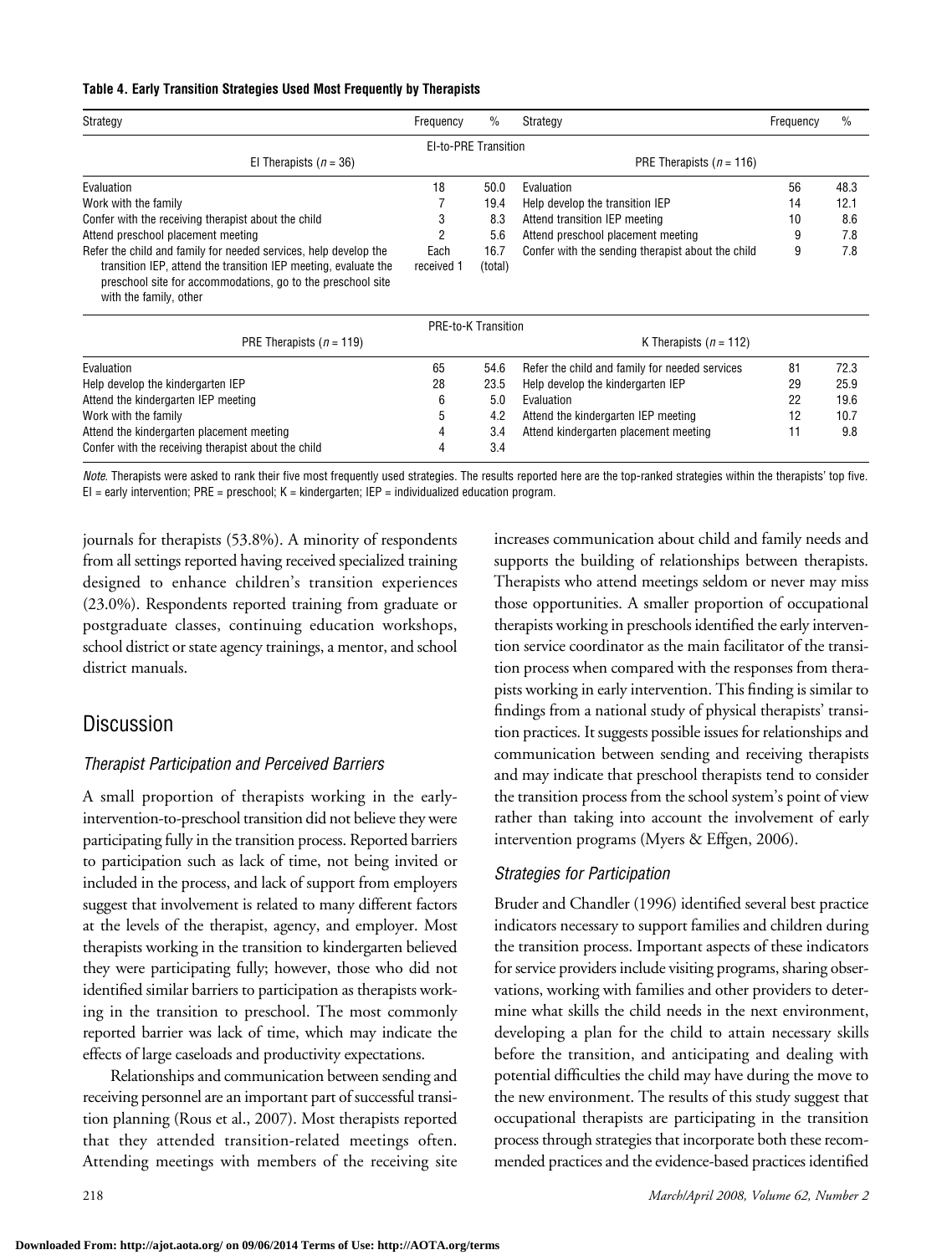in the literature, such as conferring with the receiving therapist to provide information about the child (i.e., current goals, participation in the sending environment), attending transition meetings and IEP meetings, and helping to develop IEPs in both early intervention and preschool.

Still, the results of this study suggest that, generally, occupational therapists who are practicing in early childhood programs may have a restricted view of their potential role in supporting families and children with special needs during the transition process. Barriers cited by respondents, such as lack of time and lack of employer support for participation, as well as lack of training, provide possible reasons for this limited understanding of the occupational therapist's role. Children and families who are served by occupational therapists in early childhood programs benefit from the occupational therapist's focus on typical childhood occupations inherent in the community or school environments. However, a strategy that directly supports addressing occupations in context, evaluating the receiving site for accommodations, was not identified as being frequently used by therapists. Because occupational therapists from the sending program typically know the child and the child's needs, it seems reasonable to expect that their involvement in evaluating for accommodations by visiting the receiving environment would help to prepare both the child and other team members.

Early intervention and preschool therapists identified evaluation as the most frequently used transition strategy, whereas kindergarten therapists identified "refer the child and family for needed services." Working with the family should be a primary strategy for therapists, particularly those who work in family-centered early intervention programs, yet it was identified by less than 20% of early intervention therapists as most frequently used. This finding is dissimilar to those of previous studies of therapy providers in transition, in which early intervention therapists identified work with the family as the most important or most frequently used strategy (Myers, 2007; Myers & Effgen, 2006). It is less surprising from preschool therapists because evaluation is an important aspect of school-based services for occupational therapists. As described previously, evaluating the child before the transition offers therapists an opportunity to anticipate potential difficulties in the new environment. Likewise, the kindergarten therapists' focus on referral is also an important aspect of school-based therapy.

The strategy of working with families may include many characteristics, such as planning for theroles and routines in the next environment. Visiting the receiving site with the family, an aspect of working with families that therapists did not identify as frequently used, has the potential to support families. Although families may visit the new classroom on their own or with another team member before the actual

*The American Journal of Occupational Therapy* 219

move, the occupational therapist's ability to identify potential challenges related to the occupations of the new environment provides a distinctive view not available from other team members. On the basis of previous research of family perspectives and supportive practices for transition, working with the family should be an important consideration for all therapists.

#### *Transition Training*

Therapists reported a lack of specialized transition training that has also been identified in previous studies of therapy providers' participation in transition (Myers, 2007; Myers & Effgen, 2006). Of those receiving training, many identified graduate or postgraduate courses and continuing education. It is unknown whether entry-level programs are incorporating transition training into their curriculum, yet given the importance of transition in the experience of children and families participating in special education, it seems advisable that therapists receive training before graduation. Most therapists received information about transition from other therapists, suggesting that the guidance they receive is informal and possibly provided on the job. Brandenburger-Shasby (2005) reported similar findings in her study of school-based occupational therapists' training, in which most respondents identified continuing education and mentoring as preparation for practice.

#### *Limitations*

A limitation to this study is its sample size, which is a small percentage of therapists working in early intervention, preschool, and kindergarten settings, thus restricting generalization. Another limitation is the use of AOTA's School System Special Interest Section to obtain the sample because members of a national organization may be more willing to return questionnaires and to pursue continuing education or read journals with current research than their counterparts who are not members. Additionally, the results do not take into account the wide variation in how early intervention and preschool special education services are provided at the state and district levels and how this variation influences reported barriers to participation.

### Conclusion

This study raises several points for future research. More information is needed regarding the relationship between the barriers to participation reported in the present study and therapists' level of involvement in transition planning. Additionally, future research may explore how therapists support families during the transition process and how identified strategies are associated with positive transition outcomes, as